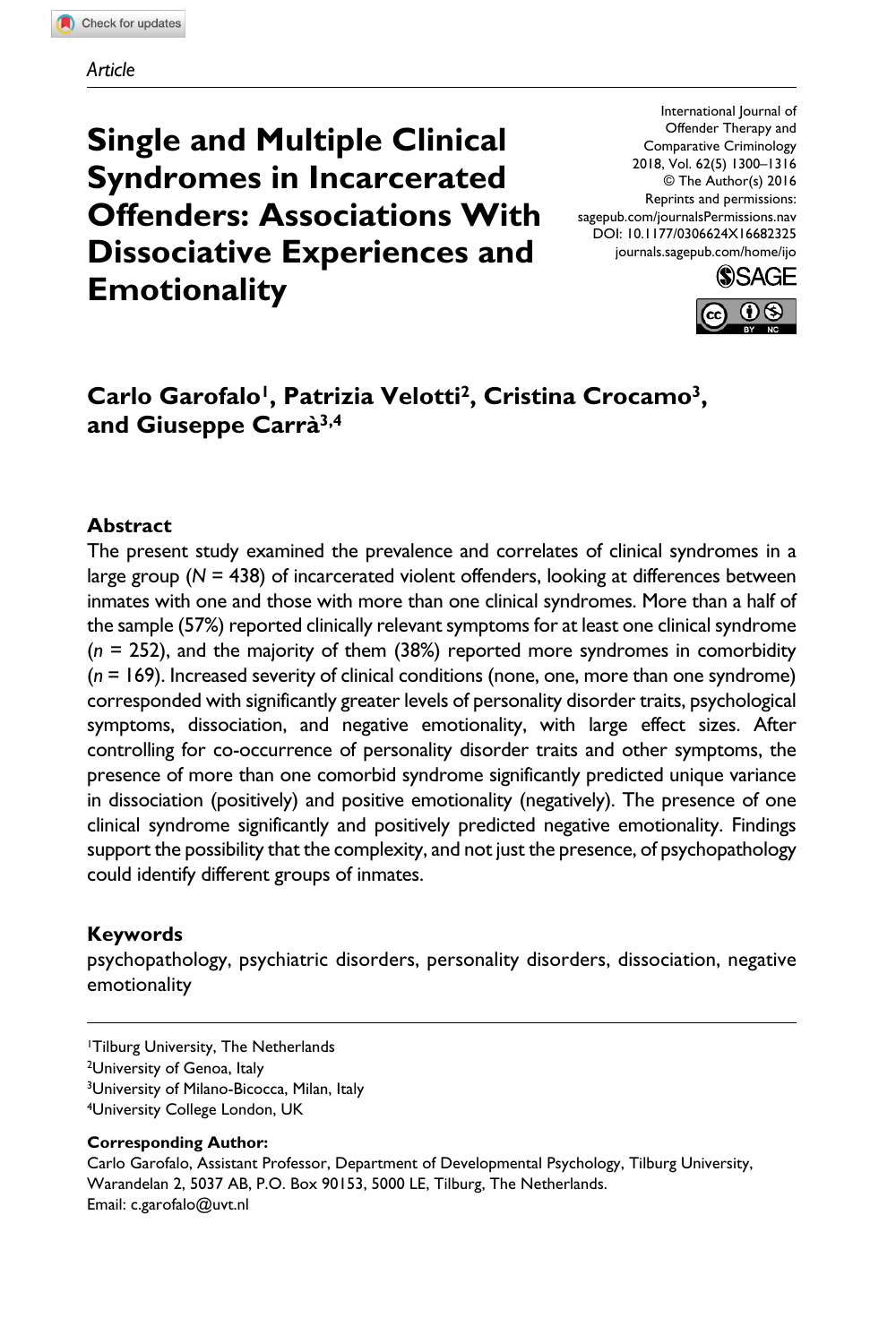There is substantial evidence of high prevalence of psychopathology among incarcerated offenders (Birmingham, Mason, & Grubin, 1996; Coid, 1984; Fazel & Danesh, 2002; Fazel & Seewald, 2012). Personality disorders are typically reported as the most prevalent diagnosis, followed by major depressive and psychotic disorders, though with high heterogeneity across samples (Fazel & Danesh, 2002). In addition, in a more recent meta-analysis, it was reported that up to 43% of inmates with any form of psychopathology suffered from a comorbid substance use disorder (Fazel & Seewald, 2012). Nevertheless, comorbidity rates widely vary across samples, ranging between 9% and 95% (Fazel & Seewald, 2012). Interestingly, incarcerated offenders who present with multiple diagnoses usually show more serious offending behaviors and higher levels of psychopathy (Coid, 2003), thus likely representing a particularly at-risk population of inmates. Likewise, when compared with those with a single diagnosis (or those without any psychiatric disorder), inmates with more than one disorder in comorbidity are more likely to show severe impairment in social functioning, reporting greater problems in the areas of employment, substance abuse, and relationships with family (Piselli, Elisei, Murgia, Quartesan, & Abram, 2009).

This complex clinical picture requires careful screening assessment at intake, to deliver appropriate treatment programmes during detention and ensure an effective transition to mental health services in the community upon release (Okasha, 2004; Prior, 2007). Even though in recent years there has been an increased interest for specific psychopathological features of violent offenders (Nestor, 2002), there is a need to clarify how specific psychological issues characterize inmates' mental functioning. Among possible correlates of psychiatric morbidity in prisoner populations, some evidence has been found regarding the role of dissociative symptoms (i.e., a detachment from physical and emotional experience including derealization, depersonalization, and absorption symptoms; Ruiz, Poythress, Lilienfeld, & Douglas, 2008; Zavattini et al., 2015), emotion dysregulation, and negative emotionality (Garofalo, Holden, Zeigler-Hill, & Velotti, 2016; Sun, Luo, Wu, & Lin, 2016), as well as selected psychological symptoms such as paranoid ideation and delusional thinking (Fazel & Yu, 2011; Nestor, 2002). For instance, greater levels of dissociative experiences have consistently been reported among prisoners, as compared with community samples (Moskowitz, Barker-Collo, & Ellson, 2005), and this difference remained significant after controlling for general psychological distress (Zavattini et al., 2015). Furthermore, inmates typically present higher levels of negative emotionality (Verona, Patrick, & Joiner, 2001), and in particular higher levels of disgust, fear, guilt, and shame (Garofalo, 2015; Tangney, Stuewig, Mashek, & Hastings, 2011).

Although the presence of negative emotionality and dissociative symptoms among inmates is well established, little is known about whether these clinical domains are associated with the presence of single or multiple clinical syndromes (i.e., psychiatric disorders formerly included in the Axis I of the *Diagnostic and Statistical Manual of Mental Disorders* [4th ed., text rev.; *DSM-IV-TR*; American Psychiatric Association [APA], 2000]) in incarcerated populations. The co-occurrence of different clinical syndromes could be conceptualized as an index of severity of psychopathology (Dimaggio et al., 2013). However, it is unclear whether dissociative experiences and negative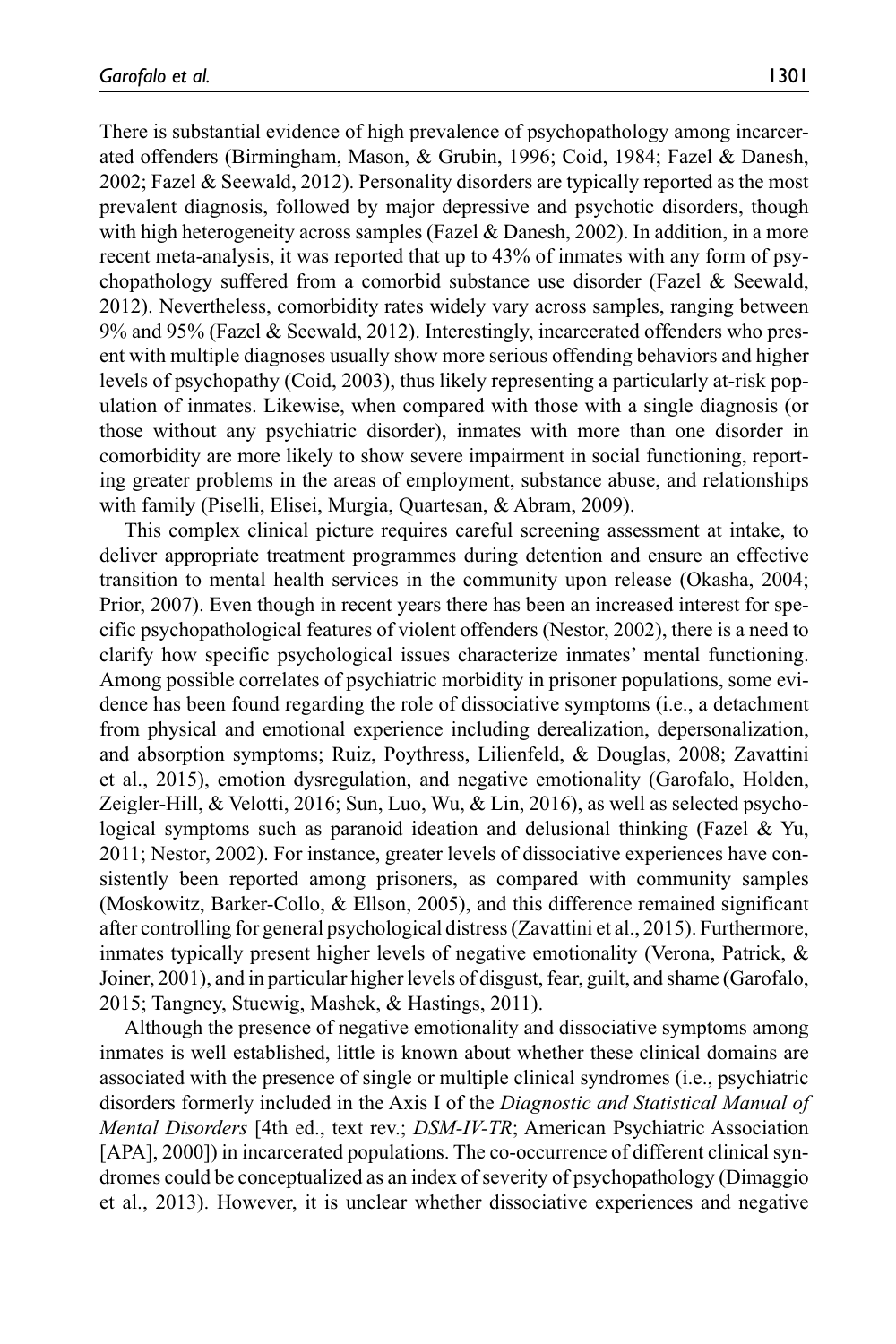emotionality are associated with the *presence* or the *severity* of psychopathology. It is possible that inmates with one or more clinical syndromes show similar levels of dissociation and negative emotionality. Nonetheless, greater severity of psychopathology (i.e., suffering from more than one syndrome) might correspond with increased levels of dissociative experiences and negative emotionality. Indeed, to understand the mental health needs of inmates, it could be important to examine whether different degrees of severity of psychiatric disorders (i.e., a single *vs.* two or more co-occurring syndromes), correspond with different levels of impairment in selected domains, such as dissociation and negative emotionality. In line with current advances in theoretical and empirical psychopathology (e.g., Wright, Pincus, & Lenzenweger, 2012), it would be anticipated that, rather than relating to psychopathology as such, the extent of dissociative experiences and negative emotionality would depend on the severity of psychopathology. In other words, it is likely that regardless of distinct psychiatric diagnoses, inmates with more complex psychopathology (i.e., with a co-occurrence of more than one syndrome) would feature greater impairment in various domains when compared with inmates with a single syndrome. Preliminary evidence has supported this hypothesis reporting significant associations between comorbid clinical syndromes and higher rates of recidivism (Coid et al., 2009; Compton, Conway, Stinson, Colliver, & Grant, 2005; Morgan, Fisher, Duan, Mandracchia, & Murray, 2010). Yet, to our knowledge, no prior studies have examined the association between comorbid clinical syndromes and other aspects of psychological dysfunctions, which could have important implications for clinical work in prison settings. Indeed, based on this hypothesis, different treatment targets could be more appropriate for different subpopulations of offenders.

In addition, assessment measures used to investigate complex mental mechanisms in incarcerated samples have been mainly interview-based or clinician-rated instruments (Fazel & Seewald, 2012), which are often time-consuming and require extensive training. Notwithstanding their inevitable limitations, indeed, the use of self-report questionnaires may be more appropriate in prison populations (Ullrich et al., 2008). Moreover, self-report measures may avoid underreporting of symptoms which may be seen as undesirable in prison settings, that is, as a sign of "weakness" (Center for Substance Abuse Treatment, 2005; Velotti, Elison, & Garofalo, 2014), by guaranteeing confidentiality. Using self-report assessment in a large mixed inmate sample, Morgan et al. (2010) found dimensional rates of clinical syndromes similar to those reported in psychiatric inpatients and even higher rates of bipolar disorders (specifically, manic symptoms), posttraumatic stress disorder, and delusional symptoms.

In an effort to bolster an integrated international perspective to deal with the mental health of prisoners (Bogaerts, 2010; Ogloff, Roesch, & Eaves, 2000), whereas the majority of studies comes from the United States, the United Kingdom, and Republic of Ireland (Fazel & Danesh, 2002; Fazel & Seewald, 2012), only three studies have investigated the prevalence of psychiatric disorders among Italian incarcerated offenders so far (Carra, Giacobone, Pozzi, Alecci, & Barale, 2004; Piselli et al., 2009; Zoccali et al., 2008). They replicated findings from other countries regarding the higher prevalence of mood disorders and substance misuse, also reporting high rates of anxiety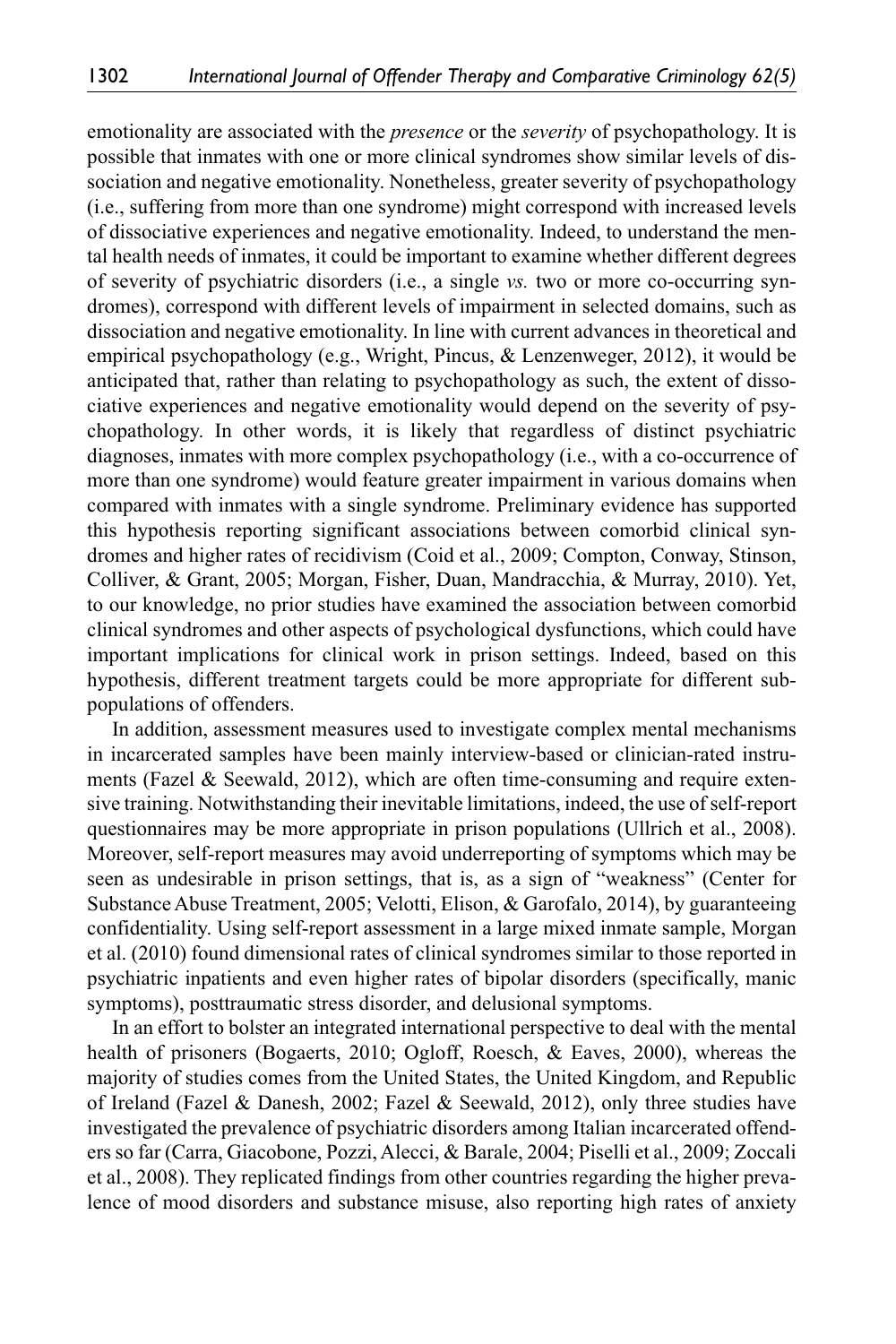disorders—which were not included in the above meta-analytic studies (Fazel & Danesh, 2002; Fazel & Seewald, 2012)—but lower levels of psychotic disorders, compared with other studies (Carra et al., 2004; Zoccali et al., 2008). However, these studies were only based in single correctional facilities, limiting the generalizability of their findings. Furthermore, only in one case the issue of comorbidity was addressed, finding that 20.9% of inmates presented a comorbid mental and substance use disorder (Piselli et al., 2009). However, none of these studies has looked at possible associations that comorbidity have with specific psychological symptoms.

In an attempt to advance research in this field, the aim of the current study was to explore the prevalence, co-occurrence, and correlates of self-reported clinical syndromes in a multi-site study involving a large Italian sample of inmates. Specifically, we tested the hypotheses that (a) the presence of none, one, or more than one clinical syndrome would reflect a continuum of severity, as indicated by significant differences in personality disorder traits and psychological symptoms; (b) the severity of dissociative symptoms and negative emotionality would show significant increases between inmates with none, one, or more than one clinical syndrome, above and beyond the influence of personality disorder traits, psychological distress, and other identified covariates (e.g., demographic).

# **Method**

## *Participants and Procedures*

The study population was defined as all people convicted of violent crimes admitted to any of 15 jails across the country, ranging from medium to large size facilities. Consecutive subjects were conveniently recruited in the period of March 2013 through July 2015, seeking their written informed consent. Potential participants were excluded if they had received medications in the past 3 months. Assessments took place in the presence of a researcher and sometimes required more than one session to avoid impairment of level of attention and willingness to cooperate. The study was observational, as no intervention was made either by, or at the behest of, the research team. The study received formal approvals from the ethical review board of the Department of Dynamic and Clinical Psychology of Sapienza University of Rome and from the Italian Ministry of Justice.

## *Measures*

An extensive battery of instruments was used to collect information, as listed in the following paragraph, reporting for each scale relevant internal consistency measures (αs) as assessed in our study.

*Millon Clinical Multiaxial Inventory–III (MCMI-III).* The Italian version of the MCMI-III (Millon, 2006, 2008) was used to assess personality disorders and major clinical syndromes in line with the *DSM-IV-TR* (APA, 2000). This is a 175-item true/false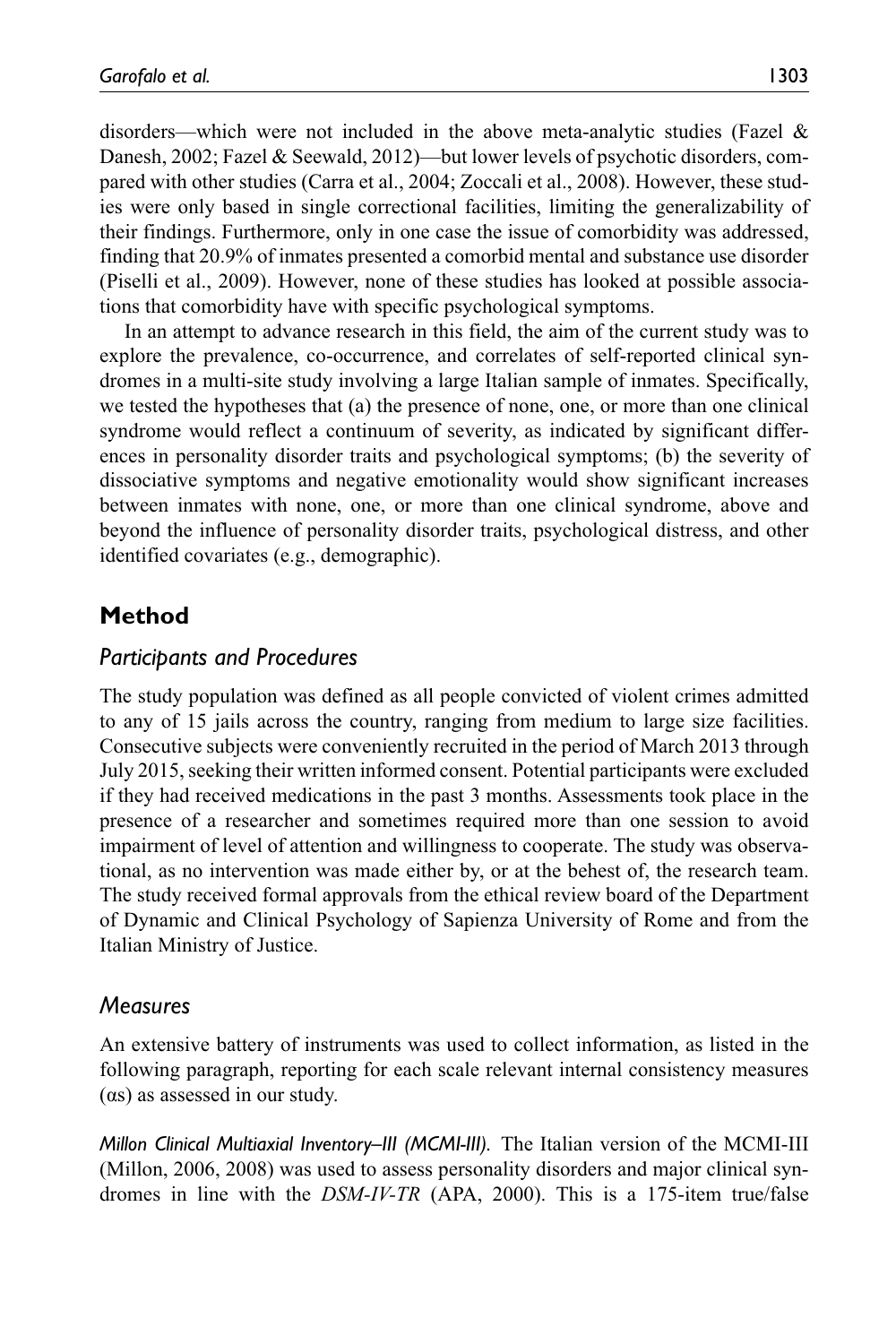self-report measure of 14 personality patterns and 10 clinical syndromes for use with adults 18 years of age and older. Personality patterns include all personality disorders listed in the *DSM-IV-TR* (remained unaltered in the new *Diagnostic and Statistical Manual of Mental Disorders* [5th ed.; *DSM-5*; APA, 2013]), plus four personality disorders included in previous editions of the manual, and thus include scores on paranoid, schizoid, schizotypal, histrionic, narcissistic, antisocial, borderline, avoidant, obsessive-compulsive, dependent, depressive, masochistic, passive-aggressive, and sadistic personality disorder traits. Clinical syndromes are also modeled after the *DSM-IV-TR* Axis I (APA, 2000) nosology, including dimensional scores of the following: anxiety disorder, somatoform disorder, bipolar disorder, dysthymic disorder, alcohol dependence, drug dependence, posttraumatic stress disorder, thought disorder, major depression, and delusional disorder. On all scales, scores of 75 or higher are considered indicative of the possible presence of clinically relevant symptoms. The MCMI-III has shown sound psychometric properties in both its original (Millon, 2006) and Italian (Millon, 2008) versions. In the present study, coefficient alphas ranged from .71 to .88 for all scales.

*Dissociative Experiences Scale–II (DES-II).* The construct of dissociation was measured using the Italian version of the DES-II (Carlson & Putnam, 1993; Garofalo et al., 2015). This is a self-report scale measuring 28 dissociative phenomena that can occur in daily life related to the depersonalization, derealization, amnesia, and absorption domains. Respondents are asked to indicate on an 11-point scale (ranging from 0%, meaning *never*, to 100%, meaning *at least once per week*) to what extent they experience these phenomena, without being under the influence of alcohol or drugs. The total DES-II score is the mean of all 28 items scores, and represents a valid and reliable index of dissociative symptoms (Carlson & Putnam, 1993). The validity of the DES-II to measure dissociative experiences in inmate populations from different countries has been shown in prior studies (Becker-Blease & Freyd, 2007; Moskowitz et al., 2005; Poythress, Skeem, & Lilienfeld, 2006; Zavattini et al., 2015). In the present study, internal consistency was very good ( $α = .93$ ).

*Differential Emotions Scale–IV (DES-IV).* The DES-IV (Izard, Libero, Putnam, & Haynes, 1993) was used to assess discrete emotional dimensions. This measure includes 12 emotion scales that assess interest, enjoyment, surprise, sadness, anger, disgust, contempt, fear, guilt, shame, shyness, and inwardly directed hostility. Each emotion is assessed with three questions on a 5-point scale (36 items in total), asking respondents to indicate how often they experience those feelings (ranging from 0 = *rarely or never*, to 5 = *very often*). From the DES-IV's items, two composite scales are also derived for positive (a sum of interest, enjoyment, and surprise;  $\alpha = .70$ ) and negative emotionality (a sum of anger, contempt, disgust, fear, guilt, and inner-directed hostility;  $\alpha = .91$ ) that were used in the current study.

*Brief Symptom Inventory (BSI).* The BSI (Derogatis & Melisaratos, 1983) was used to assess the participants' psychological symptom status. This is a 53-item self-report symptom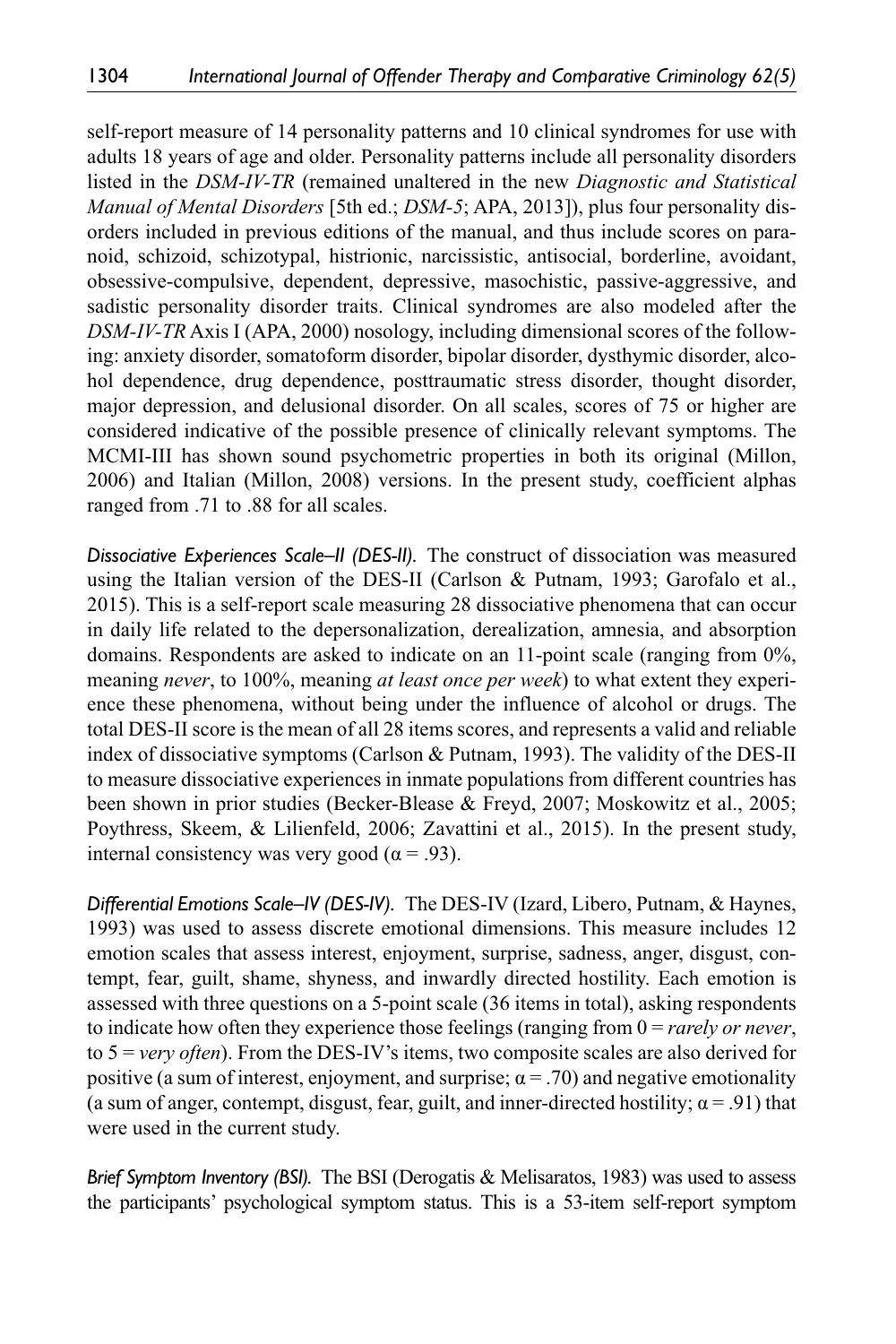inventory with three global indices of distress: the global severity index (GSI), which is the mean score of all 53 items; the positive symptoms distress index (PSDI), which is the mean of non–zero-rated items; and the positive symptom total (PST), which is a count of non-zero items. Each item asks about symptoms of psychological distress occurred over the past month and is rated on a 5-point Likert-type scale (ranging from  $0 = not$  at all to  $4 =$ *extremely*). The BSI has demonstrated good psychometric properties (Derogatis & Melisaratos, 1983) and, in the present study, showed excellent internal consistency ( $\alpha$  = .96).

# *Statistical Analysis*

Analyses were carried out using Stata for Windows Version 13.1. All statistical tests used the 5% level of significance, and all *p* values were two-tailed. Individual responses were weighted for missing data using pro-rating method. If more than 20% of responses for a single subject were missing, the individual was excluded from the analyses of that particular scale.

First, we provided descriptive statistics by clinical syndromes, highlighting any differences between the three groups (none, one, more than one clinical syndrome), through ANOVA, Pearson's  $\chi^2$ , and Fisher exact tests, as appropriate. Means, *SDs*, and percentages were used. Post hoc tests were conducted with Tukey's multiple comparisons correction. We then used hierarchical multiple regressions to analyze the effect of clinical syndromes on dissociative experiences and negative and positive emotionality. We controlled for several potential confounders, including age, personality disorders, and psychological symptoms, as measured by BSI subscales.

# **Results**

## *Descriptive Statistics*

In total, 493 individuals were eligible and gave consent for assessment. However, we could not collect information on clinical syndromes for 55 subjects, and they were excluded from the analyses. Thus, the associations between dissociative experiences and differential emotions and clinical syndromes were evaluated for 438 subjects (males:  $n = 398, 91\%$ ). The majority of the sample (57%;  $n = 252$ ) had at least one clinical syndrome, of whom 169 subjects (38% of the total sample) suffered from more than one. A detailed description of rates of each syndrome—based on a score higher than 75 on the corresponding scales of the MCMI-III—is presented in Table 1. Mean age was 39.9 years  $(SD = 11.8$  years), and 41% of subjects was in a relationship before incarceration. In terms of educational level, 51% completed only compulsory period, while 49% had higher attainments. Regarding substance misuse, 31% reported at least a weekly use, while monthly users made up 17% of the sample. We did not find any statistically significant gender differences, though this was the case for age ( $p =$ .02). Indeed, subjects with more than one clinical syndrome were younger, as compared with people with no clinical syndromes ( $M = 38.08$ ,  $SD = 11.79$  years vs.  $M =$ 41.51,  $SD = 12.26$  years).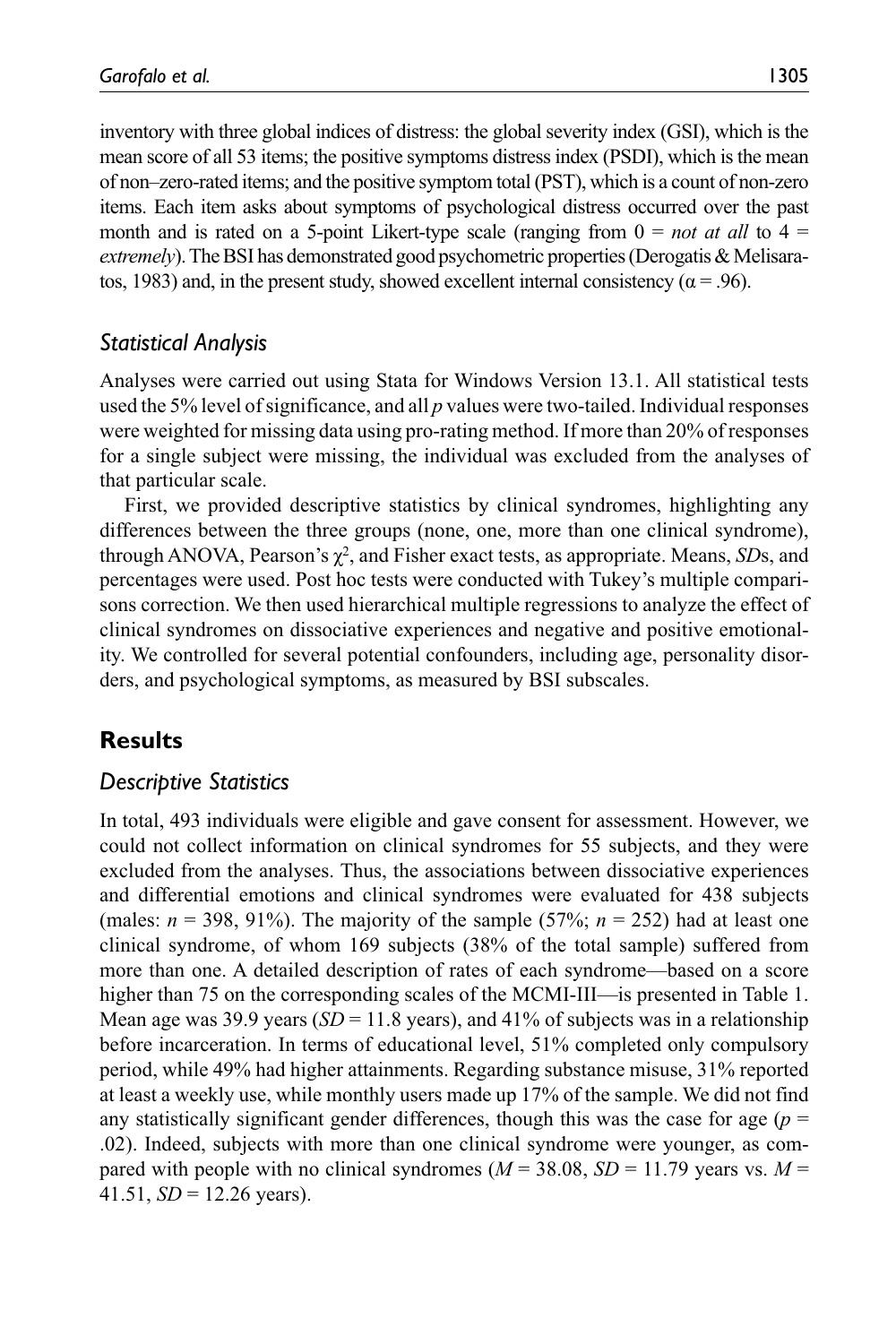| %  |
|----|
| 46 |
| 6  |
|    |
| ۱9 |
| 15 |
| 22 |
| 8  |
|    |
| 8  |
|    |
|    |

**Table 1.** Prevalence of Self-Reported Clinical Syndromes (*N* = 438).

*Note.* For each clinical syndrome, *n* indicates the number of participants who scored higher than 75 on the corresponding scale of the Millon Clinical Multiaxial Inventory-III. The total percentage exceeds 100% as each participant could report more than one syndrome.

## *Univariate Analyses*

As shown in Table 2, all MCMI-III personality disorder scales apart from narcissistic were significantly associated  $(p < .001)$  with the presence of Axis I clinical syndromes, with a clear trend for clinically relevant levels of multiple personality disorders in subjects with more than one syndrome (with the exception of histrionic and obsessivecompulsive personality patterns, which showed an opposite trend). Scores on the GSI, PSDI, and PST scales of the BSI, by the presence of one or more MCMI-III Axis I clinical syndromes, are shown in Table 3. All were significantly associated with clinical syndromes, with a clear severity trend based on the number of MCMI-III syndromes detected. Table 3 also shows distribution of DES-II total score and DES-IV positive and negative emotionality scores by the presence of one or more MCMI-III Axis I clinical syndromes. Dissociative experiences on DES-II and negative emotionality on DES-IV were both significantly associated with clinical syndromes, with a general severity trend based on the presence of more syndromes. However, this was not the case for positive emotionality, whose scores were not associated with MCMI-III Axis I clinical syndromes. Note that the mean levels of dissociation in each group did not reach the cutoff used to screen for dissociative disorders (i.e., 30; Carlson et al., 1993).

## *Multivariate Analyses*

Controlling for identified covariates, we used linear regressions to analyze the effect of clinical syndromes on dissociative experiences and negative emotionality (Table 4). Dissociative experiences, as measured by the DES-II scale, were associated only with the presence of more than one clinical syndrome, beyond the effect of younger age and the GSI and PST scales of the BSI. The overall model explained approximately 42%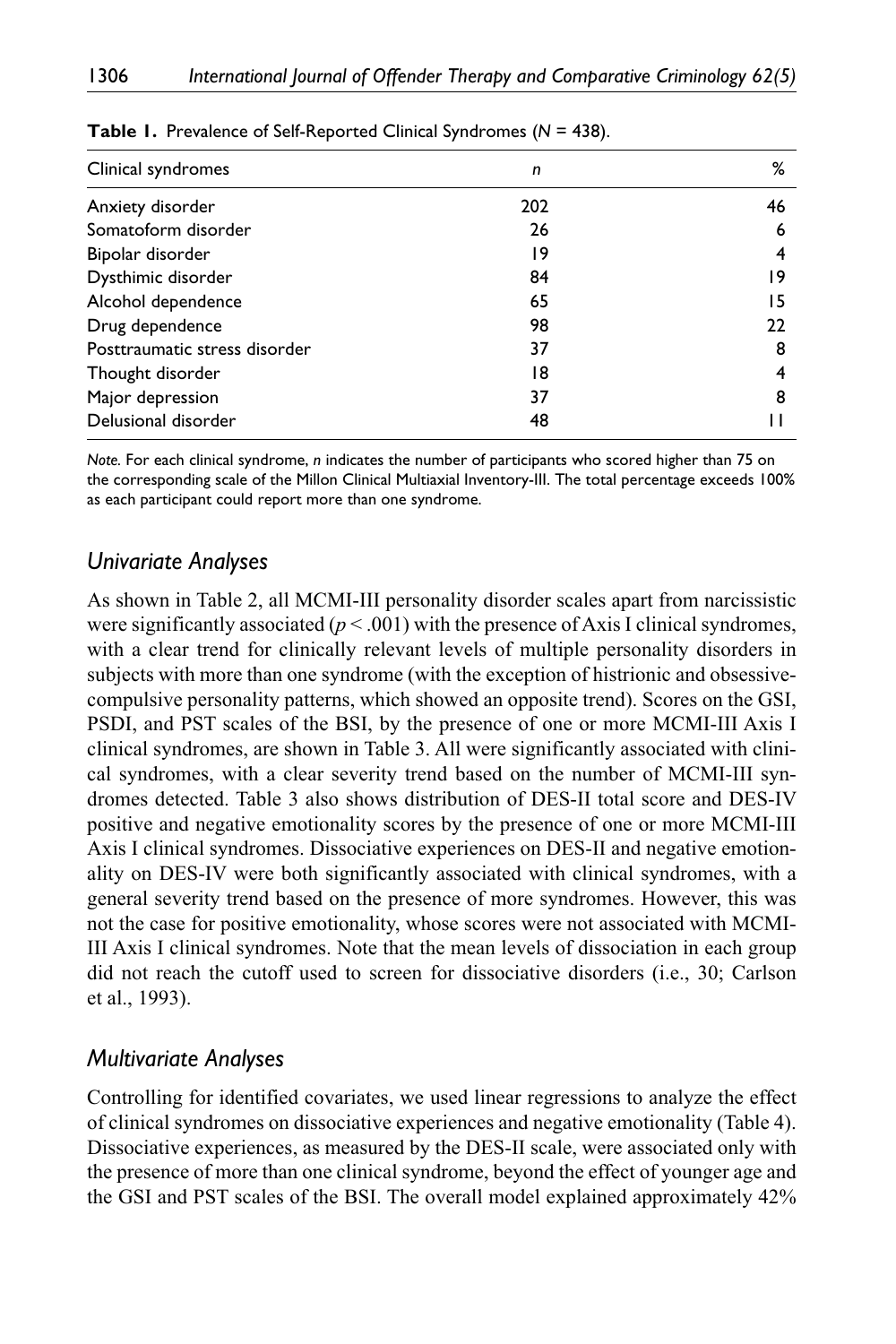| Personality patterns |                    | Axis I clinical syndromes |                       |                                 |                     |
|----------------------|--------------------|---------------------------|-----------------------|---------------------------------|---------------------|
|                      | Total<br>$n = 438$ | None<br>$n = 186(42%)$    | One<br>$n = 83$ (19%) | More than one<br>$n = 169(38%)$ | Þ                   |
| Paranoid             | 60 (14%)           | 4 (2%)                    | 11(13%)               | 45 (27%)                        | < 0.01a             |
| Schizoid             | 46 (10%)           | 8(4%)                     | 7 (8%)                | 31 (18%)                        | < 0.01a             |
| Schizotypal          | 25 (6%)            | 0                         | 3(4%)                 | 22 (13%)                        | < 0.01a             |
| <b>Histrionic</b>    | 27 (6%)            | 17 (9%)                   | 9(11%)                | 1(1%)                           | < 0.01a             |
| <b>Borderline</b>    | 34 (8%)            | 0                         | 5(6%)                 | 29 (17%)                        | < 0.01a             |
| Antisocial           | 71 (16%)           | 9(5%)                     | 13 (16%)              | 49 (29%)                        | < 0.01 <sup>b</sup> |
| <b>Narcissistic</b>  | 174 (40%)          | 75 (40%)                  | 31 (37%)              | 68 (40%)                        | nsb                 |
| Avoidant             | 67 (16%)           | 12 (7%)                   | 16 (19%)              | 39 (23%)                        | < 0.01 <sup>b</sup> |
| Dependent            | 66 (15%)           | 6(3%)                     | 14 (17%)              | 46 (27%)                        | < 0.01a             |
| Obsessive-Compulsive | 28 (6%)            | 17 (9%)                   | 8(10%)                | 3(2%)                           | < 0.03a             |
| Depressive           | 112 (26%)          | 9(5%)                     | 23 (28%)              | 80 (48%)                        | < 0.01 <sup>b</sup> |
| Masochistic          | 61(14%)            | 9(5%)                     | 11(13%)               | 41 (24%)                        | < 0.01 <sup>b</sup> |
| Passive-aggressive   | 130 (30%)          | 15 (8%)                   | 31 (37%)              | 84 (50%)                        | < 0.01 <sup>b</sup> |
| <b>Sadistic</b>      | 30 (7%)            | 3(2%)                     | 5(6%)                 | 22 (13%)                        | <.001ª              |

**Table 2.** Distribution of Personality Patterns in Relation to the Presence of Clinical Syndromes (*N* = 438).

*Note.* Values are *N* (%). The presence of personality patterns and clinical syndromes was assessed on scores higher than 75 on the corresponding MCMI-III scale. Co-occurrence of multiple personality patterns is plausible. MCMI-III = Millon Clinical Multiaxial Inventory–III. a Fisher exact test.

 $<sup>b</sup>Pearson's  $χ²$ .$ </sup>

of the variance in dissociation scores  $(R_{adjusted}^2 = .42, p < .001)$ . As regards positive emotionality, these were less likely to be reported by subjects with more than one clinical syndrome, beyond the influence of the PST scale of the BSI. The overall model explained approximately 4% of the variance in positive emotionality  $(R_{\text{adjusted}}^2 = .04,$  $p = .007$ ). Finally, negative emotionality was significantly associated with the presence of a single clinical syndrome, regardless the influence of the PST and PSDI scores of the BSI. The overall model explained approximately 52% of the variance in negative emotionality scores  $(R_{adjusted}^2 = .52, p < .001)$ .

# **Discussion**

The present study advances current knowledge providing some support for the importance of considering the complexity—and not just the presence—of clinical syndromes among incarcerated offenders, to obtain a more nuanced view of their psychological functioning. In this study, the complexity of psychopathology was operationalized as the presence of one *versus* more than one self-reported clinical syndromes. Therefore, it was examined whether the co-occurrence of different clinical syndromes would be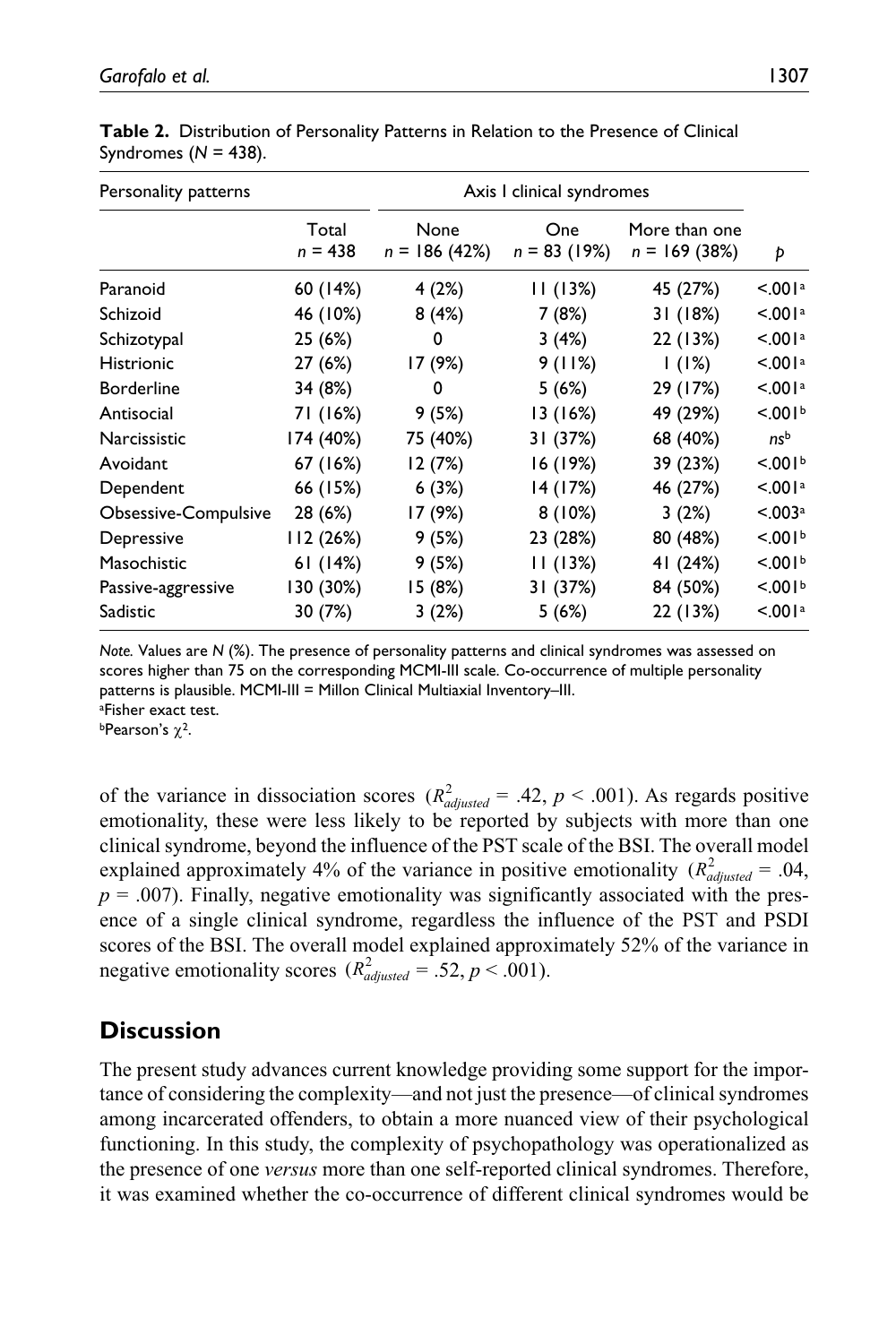|                      | Total         |                        | Axis I clinical syndromes |                             |                       |                       |
|----------------------|---------------|------------------------|---------------------------|-----------------------------|-----------------------|-----------------------|
|                      | $n = 438$     | $n = 186(42%)$<br>None | $n = 83(19%)$<br>င်္ဂီ    | $n = 169(38%)$<br>More than | $P^{a}(\eta_{P}^{2})$ | Post hoc contrasts    |
| BSI global severity  | 0.73(0.64)    | 0.36 (0.39)            | 0.68(0.54)                | 1.16(0.66)                  | $rac{100}{x}$         | **oN <                |
| index                | $0.00 - 3.77$ | $0.00 - 3.77$          | 0.00-3.00                 | $0.04 - 2.92$               | (32)                  | More than I > No***   |
|                      |               |                        |                           |                             |                       | More than $  >  $ *** |
| BSI positive symptom | 9.74(13.61)   | 2.02 (9.67)            | 9.92 (11.89)              | 28.15 (13.15)               | $rac{1}{\sqrt{2}}$    | **。<br>●N ∧           |
| total                | 0.00-53.00    | 0.00-50.00             | 0.00-50.00                | 0.00-53.00                  | (28)                  | More than I > No***   |
|                      |               |                        |                           |                             |                       | More than $  >  $ *** |
| BSI positive symptom | 1.68(0.63)    | 1.38 (0.46)            | 1.67(0.58)                | (99.0) 66                   | $rac{1}{2}$           | ※oN < 1               |
| distress index       | 1.00-4.00     | $0.00 - 0.00$          | $1.00 - 3.53$             | 1.004.00                    | $\left($ .)           | More than I > No***   |
|                      |               |                        |                           |                             |                       | More than $  >  $ *** |
| DES-II dissociative  | 6.52(15.44)   | 9.36 (7.82)            | 4.57(11.81)               | 25.19 (16.45)               | $\frac{1}{2}$         | ≹oN∧—                 |
| experiences          | 0.00-83.21    | $0.00 - 47.86$         | 0.00-49.64                | $0.00 - 83.21$              | (25)                  | More than I > No***   |
|                      |               |                        |                           |                             |                       | More than $  >  $ *** |
| DES-IV positive      | 25.50 (5.29)  | 25.34 (5.05)           | 26.13 (6.04)              | 25.32 (5.14)                | SJ                    |                       |
| emotionality         | 9.00-41.00    | 9.00-41.00             | 9.00-39.00                | 9.00-36.00                  | (004)                 |                       |
| DES-IV negative      | 61.89 (16.10) | 53.66 (12.77)          | 64.82 (16.68)             | 70.21(14.53)                | $\overline{5}$        | **oN < 1              |
| emotionality         | 27.00-132.00  | 27.00-123.00           | 27.00-132.00              | 27.00-103.00                | (22)                  | More than I > No***   |
|                      |               |                        |                           |                             |                       | More than $  \ge  ^*$ |

1308 **Table 3.** Association Between Psychological Distress and Presence of Clinical Syndromes (*N* = 438). **Table 3.** Association Between Psychological Distress and Presence of Clinical Syndromes ( $N = 438$ ).

Note. Values are M (SD), min-max range, weighted for missing responses. "1 $\frak{h}$  = partial eta Squared (values greater than .14 indicate large effect size). Post hoc<br>contrasts were carried out using Tukey's multiple comp *Note.* Values are *M* (*SD*), min-max range, weighted for missing responses. η2*p* = partial eta Squared (values greater than .14 indicate large effect size). Post hoc contrasts were carried out using Tukey's multiple comparisons correction. BSI = Brief Symptom Inventory; DES-II = Dissociative Experiences Scale–II; DES-IV = Differential Emotions Scale. DES-IV = Differential Emotions Scale. Based on one-way ANOVA. aBased on one-way ANOVA.

\**p* < .05. \*\**p* < .01. \*\*\**p* < .001.

 $*p < .05$ ,  $*^{exp} < .01$ ,  $*^{exp} p < .001$ .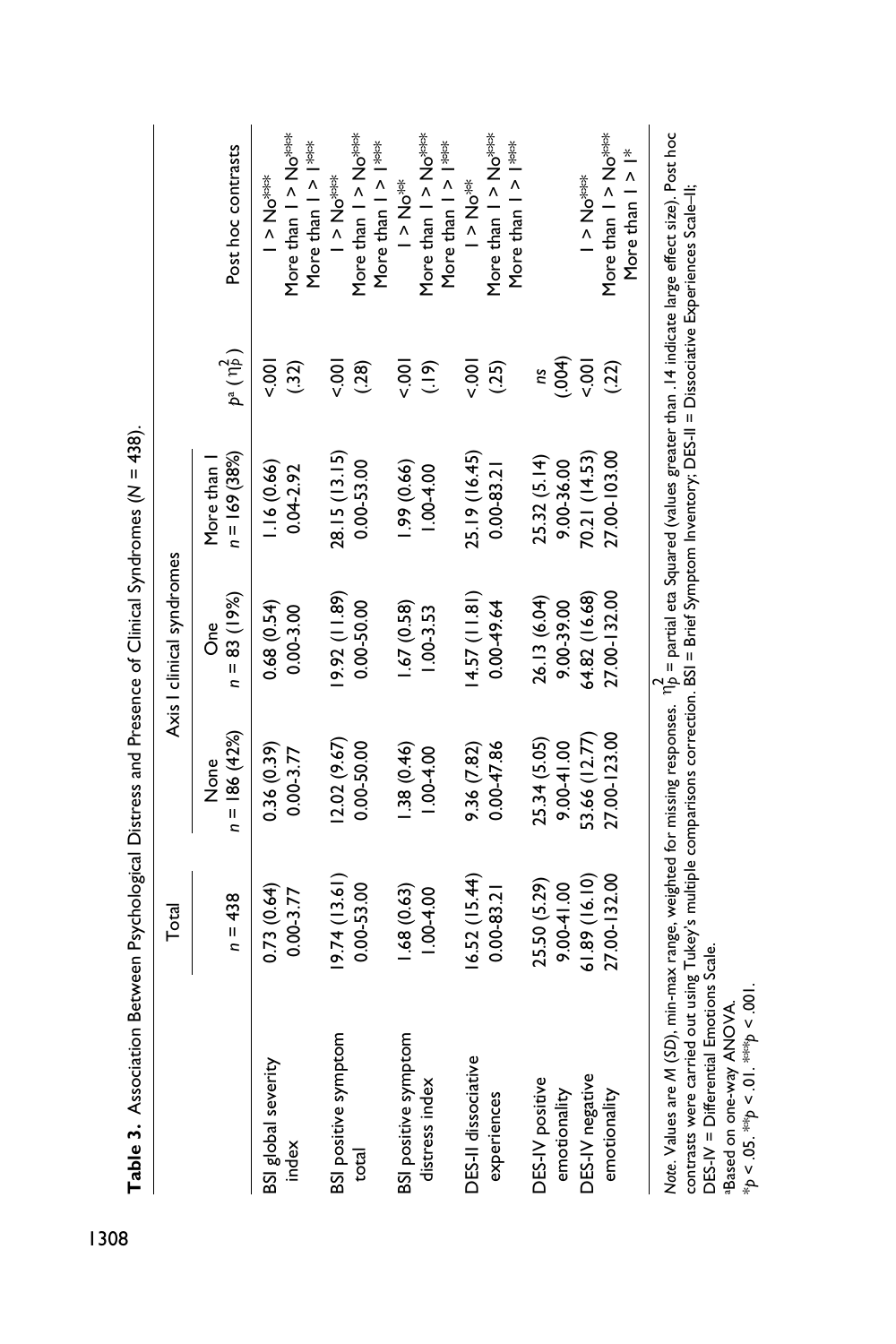| DV              | DES-II dissociative experiences    | B (95% CI)                       | <b>SE</b> | sr <sup>2</sup> |
|-----------------|------------------------------------|----------------------------------|-----------|-----------------|
| IV <sub>s</sub> | Clinical syndromes <sup>a</sup>    |                                  |           |                 |
|                 | One                                | $1.52$ [-1.62, 4.67]             | 1.60      | .0014           |
|                 | More than one                      | 6.25*** [3.06, 9.45]             | 1.62      | .0223           |
|                 | <b>Brief Symptom Inventory</b>     |                                  |           |                 |
|                 | <b>GSI</b>                         | 17.74*** [10.77, 24.70]          | 3.54      | .0377           |
|                 | <b>PST</b>                         | $-0.28*$ [-0.55, -0.01]          | 0.14      | .0064           |
|                 | <b>PSDI</b>                        | $-2.66$ [ $-6.55$ , 1.23]        | 1.98      | .0027           |
|                 | Age                                | $-0.17***$ [-0.27, -0.08]        | 0.05      | .0197           |
|                 | Personality disorders <sup>b</sup> | $1.82$ [-1.34, 4.99]             | 1.61      | .0019           |
| DV              | DES-IV positive emotionality       | B (95% CI)                       | <b>SE</b> | sr <sup>2</sup> |
| IV <sub>s</sub> | Clinical syndromes <sup>a</sup>    |                                  |           |                 |
|                 | One                                | $-0.09$ [-1.58, 1.41]            | 0.76      | .0000           |
|                 | More than one                      | $-1.78*$ [-3.32, -0.25]          | 0.78      | .0145           |
|                 | <b>Brief Symptom Inventory</b>     |                                  |           |                 |
|                 | <b>GSI</b>                         | $-1.21$ [-4.55, 2.13]            | 1.70      | .0014           |
|                 | <b>PST</b>                         | $0.13*$ [0.005, 0.26]            | 0.06      | .0115           |
|                 | <b>PSDI</b>                        | $0.99$ [-0.90, 2.88]             | 0.96      | .0030           |
|                 | Age                                | $0.03$ [-0.02, 0.07]             | 0.02      | .0036           |
|                 | Personality disorders <sup>b</sup> | $0.27$ [-1.25, 1.78]             | 0.77      | .0003           |
| DV              | DES-IV negative emotionality       | B (95% CI)                       | <b>SE</b> | sr <sup>2</sup> |
| IV <sub>s</sub> | Clinical syndromes <sup>a</sup>    |                                  |           |                 |
|                 | One                                | 3.78* [0.45, 7.10]               | 1.69      | .0072           |
|                 | More than one                      | $-1.27$ [-2.19, 4.74]            | 1.76      | .0008           |
|                 | <b>Brief Symptom Inventory</b>     |                                  |           |                 |
|                 | <b>GSI</b>                         | $-2.99$ [-10.52, 4.55]           | 3.83      | .0009           |
|                 | <b>PST</b>                         | $0.83***$ [0.54, 1.12]           | 0.15      | .0460           |
|                 | <b>PSDI</b>                        | 5.87 <sup>**</sup> [1.70, 10.03] | 2.12      | .0110           |
|                 | Age                                | $-0.01$ [ $-0.11$ , 0.10]        | 0.05      | .0000           |
|                 | Personality disorders <sup>b</sup> | $2.22$ [-1.14, 5.57]             | 1.71      | .0024           |

**Table 4.** Multiple Linear Regression Models Predicting Dissociative Experiences and Positive and Negative Emotionality (*N* = 438).

*Note.* DV = dependent variable; DES-II = Dissociative Experiences Scale–II; CI = confidence interval; *sr*2 = squared semi-partial correlation coefficient (i.e., index of effect size indicating the amount of unique variance explained by a single predictor); IVs = independent variables; DES-IV = Differential Emotions Scale; GSI = global severity index; PST = positive symptom total; PSDI = positive symptom distress index. a No clinical syndrome. **bNo personality disorder.** 

 $*_{p}$  < .05. \*\**p* < .01. \*\**p* < .001.

associated with greater impairment in psychological functioning, with an emphasis on dissociative experiences and negative emotionality. Furthermore, it was investigated whether the presence of one *versus* more than one clinical syndrome would predict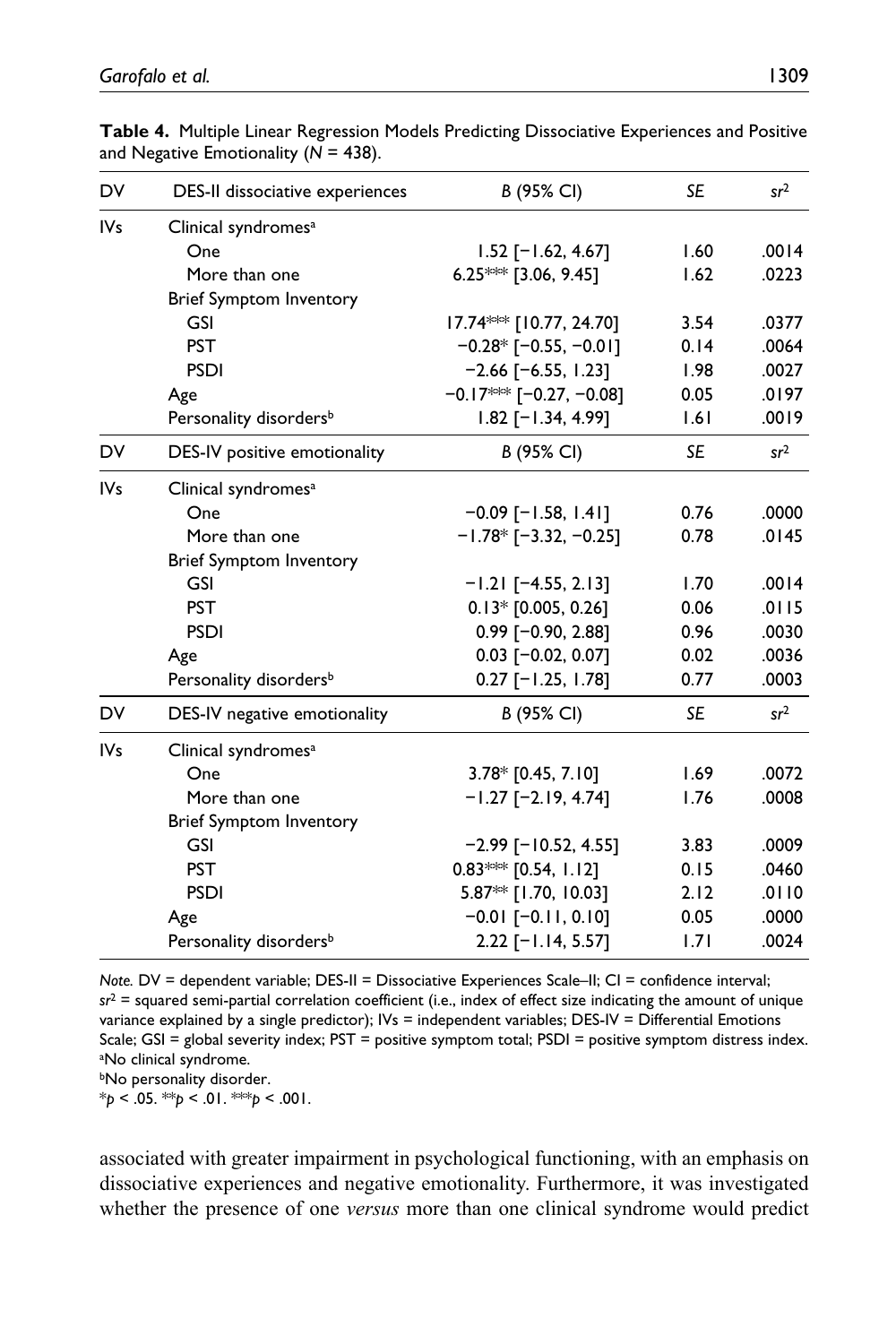greater levels of dissociative symptoms and negative emotionality and lower levels of positive emotionality. Results largely supported the hypothesis that inmates with more clinical syndromes in comorbidity (as assessed with the MCMI-III) have different profiles than inmates with one MCMI-III-assessed clinical syndrome in terms of selfreported dissociative experiences and negative emotionality.

In line with previous findings obtained with clinical measures (Fazel & Danesh, 2002; Fazel & Seewald, 2012), clinically relevant symptoms of mood disorders (depression, dysthymic, and bipolar disorder) were reported by 31% of the sample, followed by psychotic disorders (15%), posttraumatic stress disorder (8%), and somatoform disorder (6%). Furthermore, 37% of the sample reported clinically relevant symptoms of substance disorders. Finally, almost half of the sample (46%) reported clinically relevant symptoms of anxiety disorders. Interestingly, although this represents a sensibly greater rate compared with prior international studies, it is in line with prior studies conducted in Italian prisons and jails (Carra et al., 2004; Piselli et al., 2009; Zoccali et al., 2008). More than half of our sample reported to suffer from at least one clinical syndrome. Interestingly, the majority of inmates with at least one clinical syndrome actually reported to suffer from more than one syndrome. Although this result should be considered with caution, given the self-reported nature of the assessment, it is consistent with the growing body of evidence that comorbidity between clinical syndromes represent more a rule than an exception (Krueger & Markon, 2006). This figure lies in the middle of the range reported in the studies metaanalyzed by Fazel and Seewald (2012). Future studies should attempt to clarify if such heterogeneity might be due to different assessment methods used, or to the nature of the samples, or if other variables account for the variability in comorbidity rates.

The high rate of comorbidity in our sample calls for further research about the factors underpinning the co-occurrence of different clinical syndromes. Using sophisticated modelling approaches, Krueger and Markon (2006) had provided some compelling evidence that comorbidity might be better understood adopting a specific liability model. Specifically, based on their seminal meta-analytic study, they concluded that comorbidity could be more aptly conceptualized as a function of underlying liability factors. Moreover, they argued that the extensive comorbidity among clinical syndromes likely reflects the presence of a smaller number of liability factors that can predispose to multiple kinds of clinical syndrome (Krueger & Markon, 2006). These liabilities (i.e., "an indirectly observed or latent propensity to develop directly observed or manifest disorders"; Krueger & Markon, 2006, p. 118) were conceptualized as an internalizing and an externalizing dimensional constructs—correlated with each other—and with the internalizing construct bifurcating into two lower order factors, namely, distress (which constitutes a liability factor for mood disorders) and fear (which constitutes a liability factor for anxiety disorders). This framework seems to fit fairly well with our hypothesis, according to which comorbidity among multiple clinical syndromes would be reflective of an increased severity of overall psychopathology. Indeed, it would be reasonable to expect that a greater severity in putative liability factors could pave the way for the emergence of several—as opposed to one—clinical syndromes.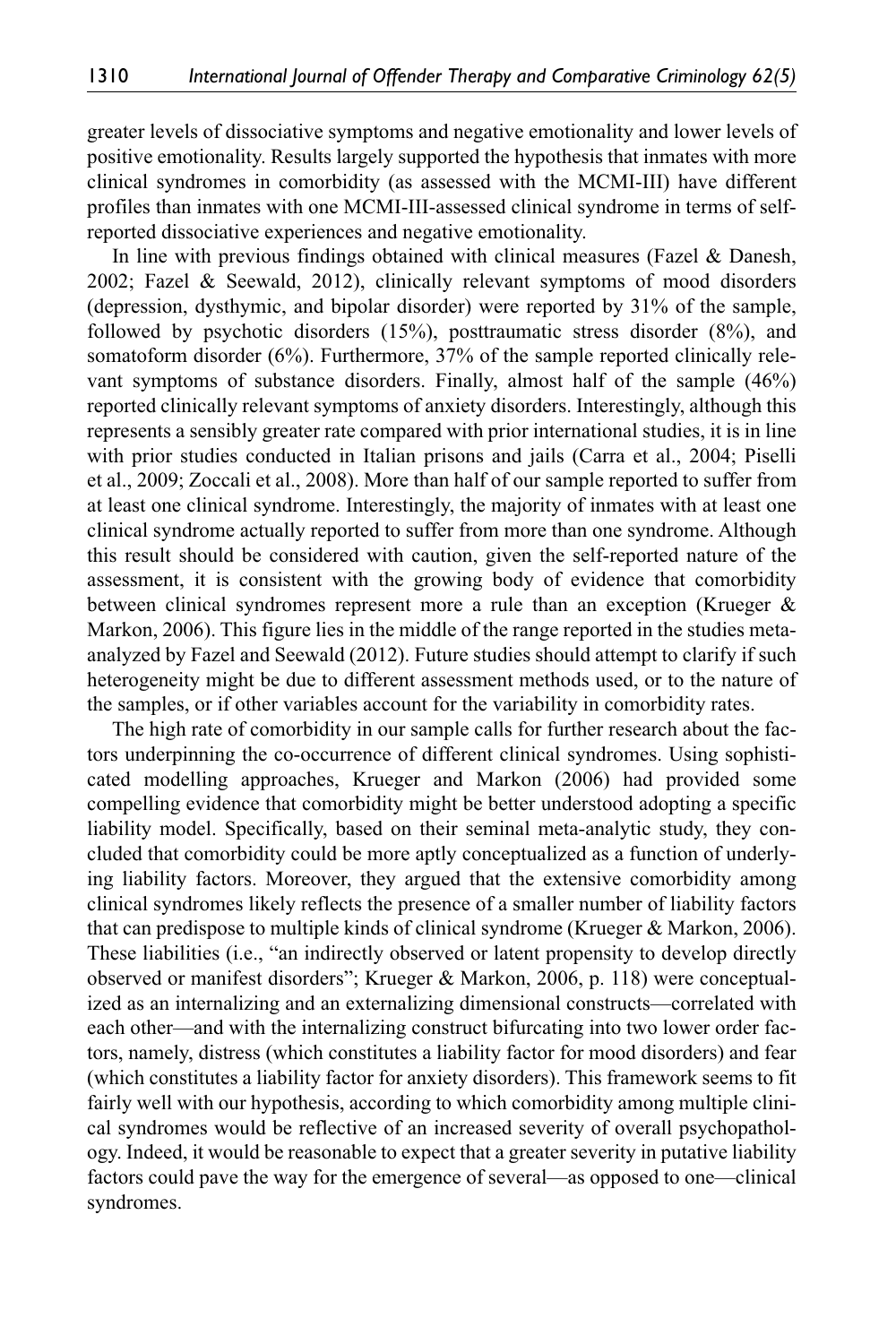Our hypothesis that the co-occurrence of self-reported clinical syndrome would be a possible operationalization of the severity of psychopathology (Dimaggio et al., 2013) was supported by our findings that scores on the severity indices of the BSI, as well as on personality disorder scales, showed significant increases not only when comparing inmates without clinical syndromes with those with one clinical syndrome but also when comparing inmates with one clinical syndrome with those with more than one clinical syndrome. Regarding our main hypotheses, we also found support for the expectations that dissociative symptoms and negative emotionality would increase progressing from the lower end of severity (i.e., absence of clinical syndromes) to the upper end (conceptualized here as the presence of more than one clinical syndromes. In line with the expectations, the lowest level of negative emotionality was found in the group of inmates without clinical syndromes, the highest level of negative emotionality was reported by inmates with more than one clinical syndromes, with the middle group (inmates with one clinical syndrome) significantly differing from both other groups. The same trend characterized levels of dissociative experiences. Taken together, these findings appear to suggest that at more severe degrees of suffering from clinical syndromes correspond a (quantitatively) distinct psychological functioning, in the domains of affectivity and dissociation, which is indeed referred as a maladaptive emotion regulation strategy (Grabe, Rainermann, Spitzer, Gansicke, & Freyberger, 2000). Therefore, it is reasonable to argue that, at more severe levels, psychopathology is associated with an elevated presence (or intensity) of negative emotions. In this context, dissociation could represent a maladaptive way to cope with negative emotions, detaching the self from the experience of feelings such as sadness, fear, shame, and other painful emotional states. Although it can be functional in the short term, dissociation could in turn contribute to the maintenance or exacerbation of the clinical syndromes, by depriving the person from the possibility to reflect about feelings and integrate them in a coherent representation of the self (Grabe et al., 2000). Of note, although substantially higher than what is typically found in non-clinical and nonforensic samples, the average levels of dissociation in the three groups of inmates, based on the presence of clinical syndromes, never exceeded the cutoff used for the screening of possible dissociative disorders (i.e., 30; Carlson et al., 1993). However, as found in recent studies (Zavattini et al., 2015), mean levels of dissociations in the inmate group with at least one clinical syndrome (as opposed to those without any clinical syndrome) seem to indicate that they might be characterized by a pathological experience of dissociative symptoms, as if they had "crossed the line" from an adaptive toward a maladaptive way to cope with emotional distress. Furthermore, levels of positive emotionality did not differ significantly across group, possibly suggesting that the potential psychological resource of experiencing positive emotions could be relatively intact regardless the presence of clinical syndromes.

Finally, we examined whether the presence of one or more clinical syndromes would predict greater levels of dissociation and negative emotionality, as well as lower levels of positive emotionality. After controlling for indexes of psychological distress (i.e., the BSI scales, which significantly predicted dissociation and negative emotionality, but not positive emotionality, in line with the above findings), different predictors emerged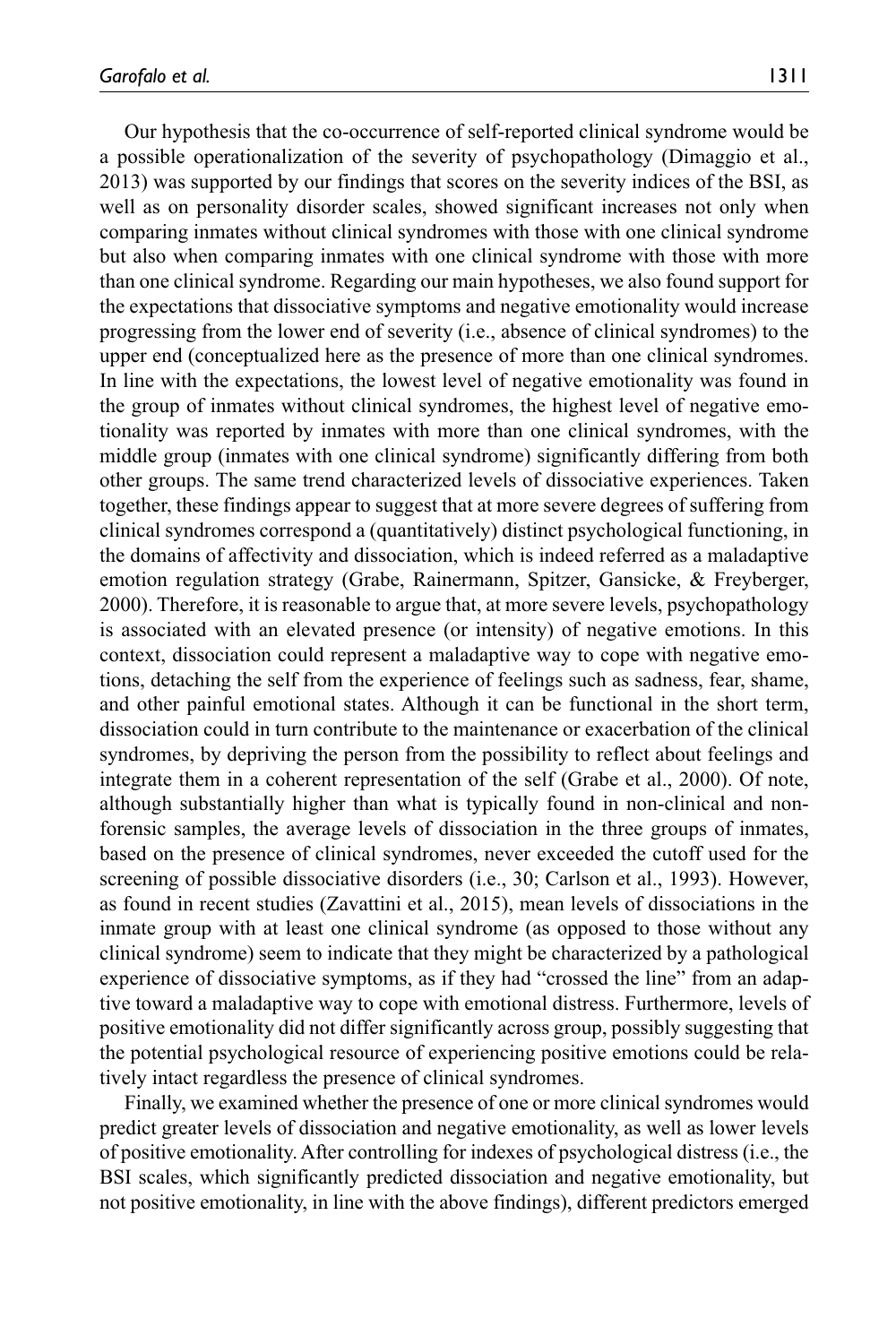for dissociation and emotionality. Specifically, having more than one clinical syndrome (but not only one) was significantly associated with greater levels of dissociative experiences, suggesting that—when controlling for each other—having more than one clinical syndrome is a stronger predictor of dissociation. On the contrary, negative emotionality was predicted only by the presence of one clinical syndrome. This picture seems to indicate that the presence of one clinical syndrome was related to a significant increase in negative emotionality, whereas the comorbidity between at least two clinical syndromes was associated with a significant increase in dissociative experience. We could speculate that one clinical syndrome is sufficient to see a substantial increase in the experience of negative emotions, but only the presence of two or more clinical syndromes in comorbidity is associated with a substantial increase in dissociative experiences. In turn, this would imply that different psychopathological mechanisms might be at work in explaining these clinically relevant negative outcomes (dissociation *vs.* negative emotionality) in their association with major clinical syndromes. Therefore, different approaches should be adopted to prevent and treat their presentation in clinical forensic settings. However, future research is needed to corroborate this speculation with incremental empirical evidence. Finally, it should be noted that although levels of positive emotionality did not distinguish inmates with no, one, or more clinical syndromes, only the latter negatively predicted positive emotionality in our multivariate analysis. As such, a drop in positive emotions could be predicted by the presence of more than one clinical syndrome in comorbidity. Taken together, these findings provide indirect evidence that—at the increase of severity of psychopathology—inmates may first suffer from an increase in negative emotionality, and only a higher degree of severity (i.e., in the presence of comorbidity) would correspond to a broader significant impairment in psychological well-being, with elevated dissociative symptoms and reduced experience of positive emotions (perhaps exacerbated by the detachment from feelings provoked by dissociation).

Some limitations of the present study should be taken into account. First, we relied on self-report measures that might have inflated associations among variables due to the spurious effect of common method variance. Of note, another limitation of using self-report measures to assess psychological constructs (especially in prison populations) is that they might be biased by participants' lack of psychological insight or a willingness to deceive. Second, we only considered clinical syndromes from a categorical perspective. However, the severity of clinical syndromes could also be operationalized from a dimensional standpoint. In other words, our findings do not tell us information about the effect of the relative severity of each clinical syndromes (e.g., more or less depressive symptoms in the context of a depressive syndrome). Third, the cross-sectional and correlational design of our study does not allow us to make inferences about the direction of the effects examined in regression analyses. Fourth, although gender differences did not emerge on our key study variables, future studies with a more balanced number of male and female inmates are warranted to investigate whether gender could moderate any of the relationships being examined. Finally, future studies should compare inmate and psychiatric samples to investigate whether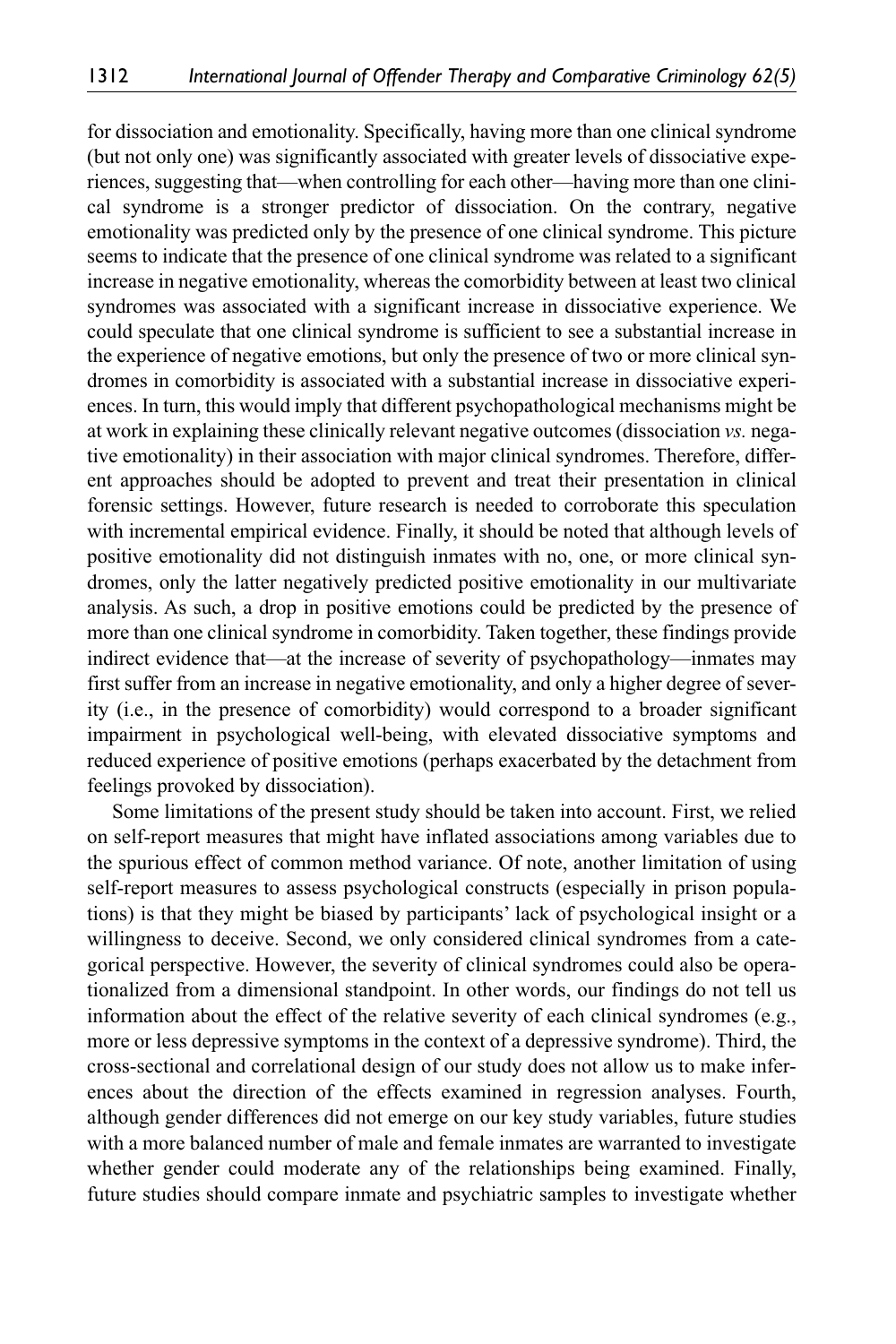the patterns of associations occurred in this study are specific to inmate populations or generalize across different (clinical) populations.

Despite its limitations, the present study makes a contribution to the clinical forensic literature suggesting that (a) the severity of the clinical condition should be taken into account when screening inmates at risk for clinical syndromes, (b) inmates presenting more than one clinical syndrome in comorbidity could be characterized by a substantial impairment in psychological functioning (including maladaptive personality traits, negative emotionality, dissociation, and general psychological distress) that differentiate them not only from those inmates without any clinical syndromes but also from those with one clinical syndrome, (c) dissociation and negative emotionality likely represent relevant features associated with the presence of one or more clinical syndrome—perhaps underlain by different psychopathological mechanisms—and should therefore receive the appropriate emphasis when implementing psychological treatments for forensic patients at risk for psychiatric disorders.

### **Acknowledgments**

The authors wish to thank the Italian Ministry of Justice and Regional Agencies, the prisons' wardens, and the directors and staff of each prison's educational office, as well as the prison staff of each facility for their courteous collaboration throughout the realization of the present research. Thanks are also offered to all the students who helped with data collection.

#### **Declaration of Conflicting Interests**

The author(s) declared no potential conflicts of interest with respect to the research, authorship, and/or publication of this article.

#### **Funding**

The author(s) received no financial support for the research, authorship, and/or publication of this article.

#### **References**

- American Psychiatric Association. (2000). *Diagnostic and statistical manual of mental disorders* (4th ed., text rev.). Washington, DC: Author.
- American Psychiatric Association. (2013). *Diagnostic and statistical manual of mental disorders* (5th ed.). Arlington, VA: American Psychiatric Publishing.
- Becker-Blease, K. A., & Freyd, J. J. (2007). Dissociation and memory for perpetration among convicted sex offenders. *Journal of Trauma & Dissociation*, *8*(2), 69-80. doi:10.1300/ J229v08n02\_05
- Birmingham, L., Mason, D., & Grubin, D. (1996). Prevalence of mental disorder in remand prisoners: Consecutive case study. *British Medical Journal*, *313*, 1521-1524.
- Bogaerts, S. (2010). Emerging international perspectives in forensic psychology: Individual level analyses. *Journal of Forensic Psychology Practice*, *10*, 263-266.
- Carlson, E. B., & Putnam, F. W. (1993). An update on the Dissociative Experiences Scale. *Dissociation*, *6*, 16-27.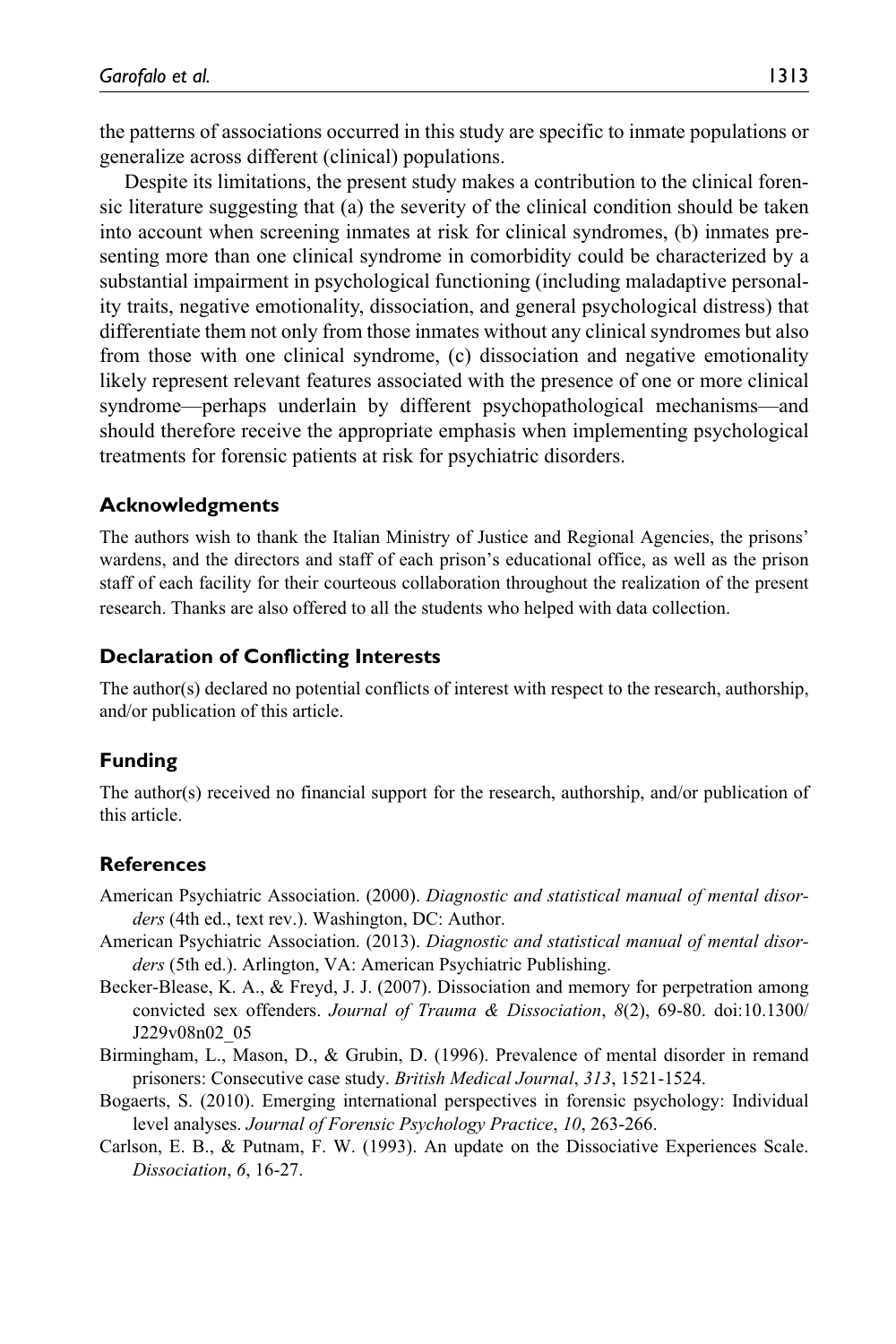- Carlson, E. B., Putnam, F. W., Ross, C. A., Torem, M., Coons, P., Dill, D. L., . . . Braun, B. G. (1993). Validity of the dissociative experiences scale in screening for multiple personalitydisorder—A multicenter study. *American Journal of Psychiatry*, *150*, 1030-1036.
- Carra, G., Giacobone, C., Pozzi, F., Alecci, P., & Barale, F. (2004). Prevalence of mental disorder and related treatments in a local jail: A 20-month consecutive case study [Prevalenza di disturbi mentali e trattamenti correlati in una casa circondariale: uno studio di 20 mesi di casi consecutivi]. *Epidemiologia e psichiatria sociale*, *13*(1), 47-54.
- Center for Substance Abuse Treatment. (2005). *Substance abuse treatment for adults in the criminal justice system* (Vol. 44). Rockville, MD: Substance Abuse and Mental Health Services Administration.
- Coid, J. (1984). How many psychiatric patients in prisons? *British Journal of Psychiatry*, *145*, 78-86.
- Coid, J. (2003). The co-morbidity of personality disorder and lifetime clinical syndromes in dangerous offenders. *Journal of Forensic Psychiatry & Psychology*, *14*, 341-366. doi:10.1080/1478994031000116381
- Coid, J., Moran, P., Bebbington, P., Brugha, T., Jenkins, R., Farrell, M., . . . Ullrich, S. (2009). The co-morbidity of personality disorder and clinical syndromes in prisoners. *Criminal Behaviour and Mental Health*, *19*, 321-333.
- Compton, W. M., Conway, K. P., Stinson, F. S., Colliver, J. D., & Grant, B. F. (2005). Prevalence, correlates, and comorbidity of DSM-IV antisocial personality syndromes and alcohol and specific drug use disorders in the United States: Results from the national epidemiologic survey on alcohol and related conditions. *Journal of Clinical Psychiatry*, *66*, 677-685.
- Derogatis, L. R., & Melisaratos, N. (1983). The Brief Symptom Inventory: An introductory report. *Psychological Medicine*, *13*, 595-605.
- Dimaggio, G., Carcione, A., Nicolo, G., Lysaker, P. H., d'Angerio, S., Conti, M. L., . . . Semerari, A. (2013). Differences between axes depend on where you set the bar: Associations among symptoms, interpersonal relationship and alexithymia with number of personality disorder criteria. *Journal of Personality Disorders*, *27*, 371-382.
- Fazel, S., & Danesh, J. (2002). Serious mental disorder in 23 000 prisoners: A systematic review of 62 surveys. *The Lancet*, *359*, 545-550. doi:10.1016/s0140-6736(02)07740-1
- Fazel, S., & Seewald, K. (2012). Severe mental illness in 33,588 prisoners worldwide: Systematic review and meta-regression analysis. *British Journal of Psychiatry*, *200*, 364- 373. doi:10.1192/bjp.bp.111.096370
- Fazel, S., & Yu, R. (2011). Psychotic disorders and repeat offending: Systematic review and meta-analysis. *Schizophrenia Bulletin*, *37*, 800-810. doi:10.1093/schbul/sbp135
- Garofalo, C. (2015). Emozionalità negativa ed autostima in un campione di offender detenuti: Uno studio preliminare [Negative emotionality and self-esteem in an incarcerated offender sample: A preliminary investigation]. *Giornale Italiano di Psicologia/Italian Journal of Psychology*, *42*(1-2), 363-371.
- Garofalo, C., Holden, C. J., Zeigler-Hill, V., & Velotti, P. (2016). Understanding the connection between self-esteem and aggression: The mediating role of emotion dysregulation. *Aggressive Behavior*, *42*, 3-15. doi:10.1002/ab.21601
- Garofalo, C., Velotti, P., Zavattini, G. C., Tommasi, M., Romanelli, R., Santo, H. E., & Saggino, A. (2015). On the factor structure of the Dissociative Experiences Scale: Contribution with an Italian version of the DES-II. *Psychiatria I Psychologia Kliniczna/Journal of Psychiatry and Clinical Psychology*, *15*(1), 4-12.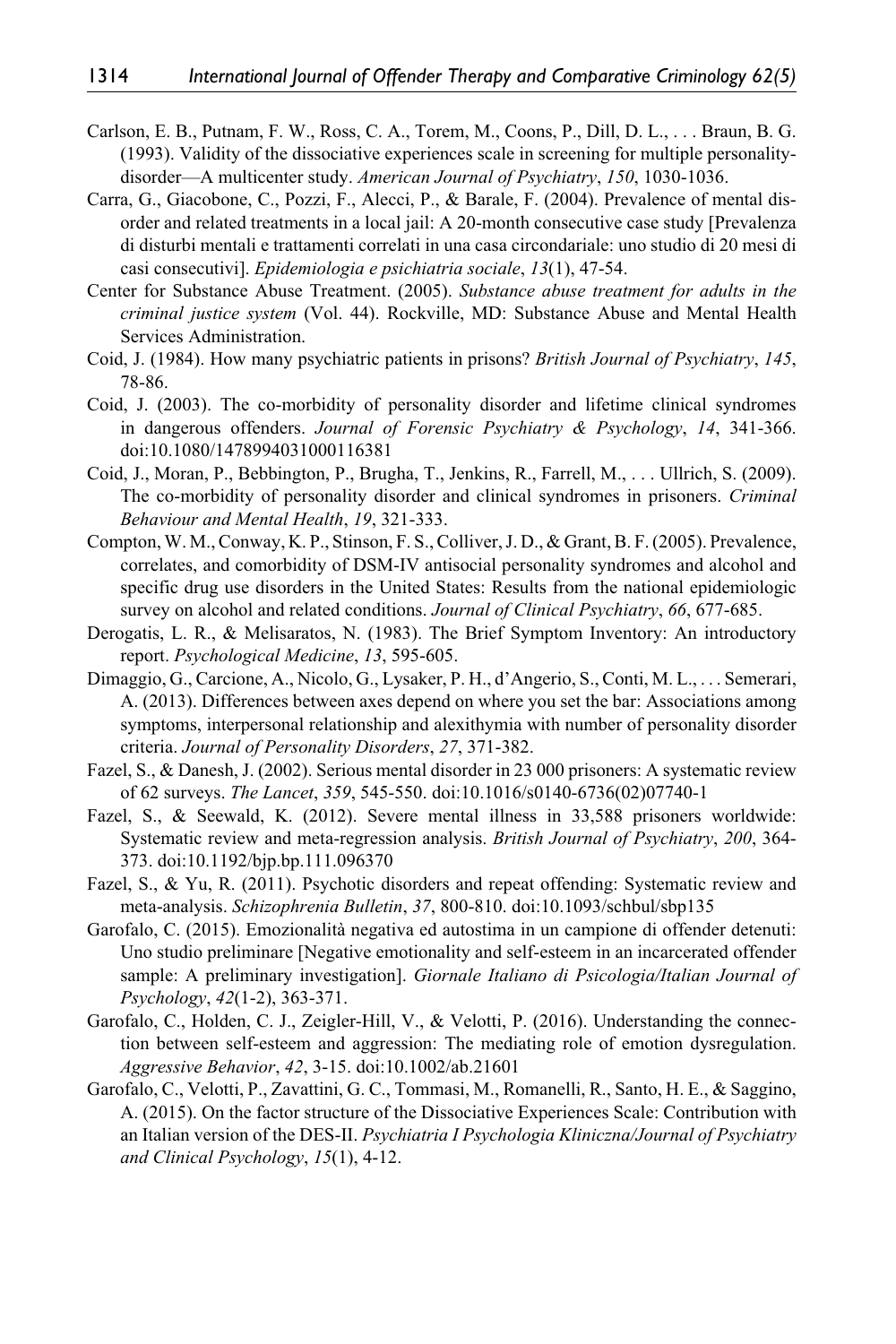- Grabe, H. J., Rainermann, S., Spitzer, C., Gansicke, M., & Freyberger, H. J. (2000). The relationship between dimensions of alexithymia and dissociation. *Psychotherapy and Psychosomatics*, *69*(3), 128-131. doi:10.1159/000012380
- Izard, C. E., Libero, D. Z., Putnam, P., & Haynes, O. M. (1993). Stability of emotion experiences and their relations to traits of personality. *Journal of Personality and Social Psychology*, *64*, 847-860. doi:10.1037/0022-3514.64.5.847
- Krueger, R. E., & Markon, K. E. (2006). Reinterpreting comorbidity: A model-based approach to understanding and classifying psychopathology. *Annual Review of Clinical Psychology*, *2*, 111-133. doi:10.1146/annurev.clinpsy.2.022305.095213
- Millon, T. (2006). *MCMI-III manual* (3rd ed.). Minneapolis, MN: NCS Pearson.
- Millon, T. (2008). *MCMI-III manual* (Italian adaptation) (A. Zennario, S. Ferracuti, M. Lang, & E. Sanavio, Eds.). Firenze, Italy: Giunti OS.
- Morgan, R. D., Fisher, W. H., Duan, N., Mandracchia, J. T., & Murray, D. (2010). Prevalence of criminal thinking among state prison inmates with serious mental illness. *Law and Human Behavior*, *34*, 324-336. doi:10.1007/s10979-009-9182-z
- Moskowitz, A. K., Barker-Collo, S., & Ellson, L. (2005). Replication of dissociation-psychosis link in New Zealand and students and inmates. *Journal of Nervous and Mental Disease*, *193*, 722-727. doi:10.1097/01.nmd.0000185896.47704.62
- Nestor, P. G. (2002). Mental disorder and violence: Personality dimensions and clinical features. *American Journal of Psychiatry*, *159*, 1973-1978. doi:10.1176/appi.ajp.159.12.1973
- Ogloff, J. R. P., Roesch, R., & Eaves, D. (2000). International perspective on forensic mental health systems. *International Journal of Law and Psychiatry*, *23*, 429-431. doi:10.1016/ s0160-2527(00)00062-5
- Okasha, A. (2004). Mental patients in prisons: Punishment versus treatment? *World Psychiatry: Official Journal of the World Psychiatric Association*, *3*(1), 1-2.
- Piselli, M., Elisei, S., Murgia, N., Quartesan, R., & Abram, K. M. (2009). Co-occurring psychiatric and substance use disorders among male detainees in Italy. *International Journal of Law and Psychiatry*, *32*, 101-107. doi:10.1016/j.ijlp.2009.01.006
- Poythress, N. G., Skeem, J. L., & Lilienfeld, S. O. (2006). Associations among early abuse, dissociation, and psychopathy in an offender sample. *Journal of Abnormal Psychology*, *115*, 288-297. doi:10.1037/0021-843X.115.2.288
- Prior, P. M. (2007). Mentally disordered offenders and the European Court of Human Rights. *International Journal of Law and Psychiatry*, *30*, 546-557. doi:10.1016/j.ijlp.2007.09.002
- Ruiz, M. A., Poythress, N. G., Lilienfeld, S. O., & Douglas, K. S. (2008). Factor structure and correlates of the dissociative experiences scale in a large offender sample. *Assessment*, *15*, 511-521. doi:10.1177/1073191108315548
- Sun, I. Y., Luo, H., Wu, Y., & Lin, W.-H. (2016). Strain, negative emotions, and level of criminality among Chinese incarcerated women. *International Journal of Offender Therapy and Comparative Criminology*, *60*, 828-846. doi:10.1177/0306624x15595412
- Tangney, J. P., Stuewig, J., Mashek, D., & Hastings, M. (2011). Assessing jail inmates' proneness to shame and guilt: Feeling bad about the behavior or the self? *Criminal Justice and Behavior*, *38*, 710-734. doi:10.1177/0093854811405762
- Ullrich, S., Deasy, D., Smith, J., Ben, J., Clarke, M., Broughton, N., & Coid, J. (2008). Detecting personality disorders in the prison population of England and Wales: Comparing case identification using the SCID-II screen and the SCID-II clinical interview. *Journal of Forensic Psychiatry & Psychology*, *19*, 301-322. doi:10.1080/14789940802045182